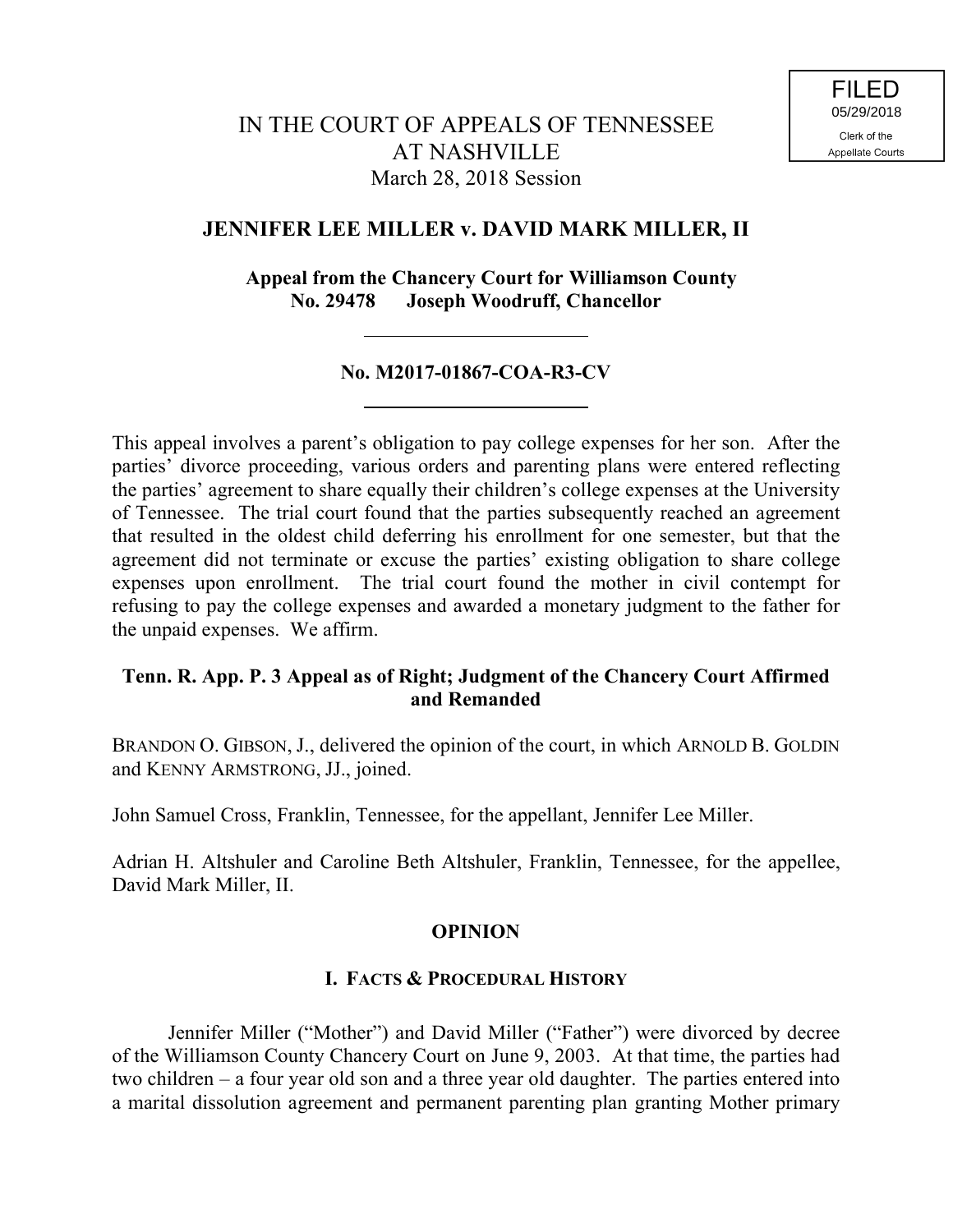custody. The parenting plan provided the following regarding the children's college education:

College education; minimum room, board and tuition for in state University of Tennessee student shared on 1/2 basis so long as full-time student status and for no more than five (5) consecutive years.

An amended parenting plan was entered in 2004 with a similar provision:

College: The parties agree to share equally the minimum room, board and tuition for in-state, University of Tennessee student expenses so long a[s] the child is a full-time student and for no more than five (5) consecutive years.

Finally, in 2010, the parenting plan was amended again due to Father's relocation to California. The children continued to live primarily with Mother in Tennessee. The parties again agreed to a substantially similar provision regarding college expenses:

The parties agree to share equally the minimum room, board and tuition for in-state, University of Tennessee student expenses so long as the child is a full-time student and for no more than five (5) consecutive years.

The parties' son ("Son") graduated from high school in 2016.

On January 24, 2017, Father filed a petition for civil contempt alleging that Mother willfully refused to pay her share of the expenses for Son's college education in direct violation of the orders of the chancery court. Father asked the court to compel Mother to contribute her equal share of the minimum in-state tuition, room, and board for Son, who was attending the University of Tennessee at Knoxville. Mother filed an answer and motion to dismiss asserting lack of standing and claimed that she was excused from performance. The trial court held a hearing on the petition on June 9, 2017. Father and Mother were the only witnesses who testified at the hearing.

Mother took the position that she was no longer obligated to pay for any college expenses for Son, in spite of the court orders and parenting plans, because the parties had subsequently reached another agreement via text message. Mother claimed that a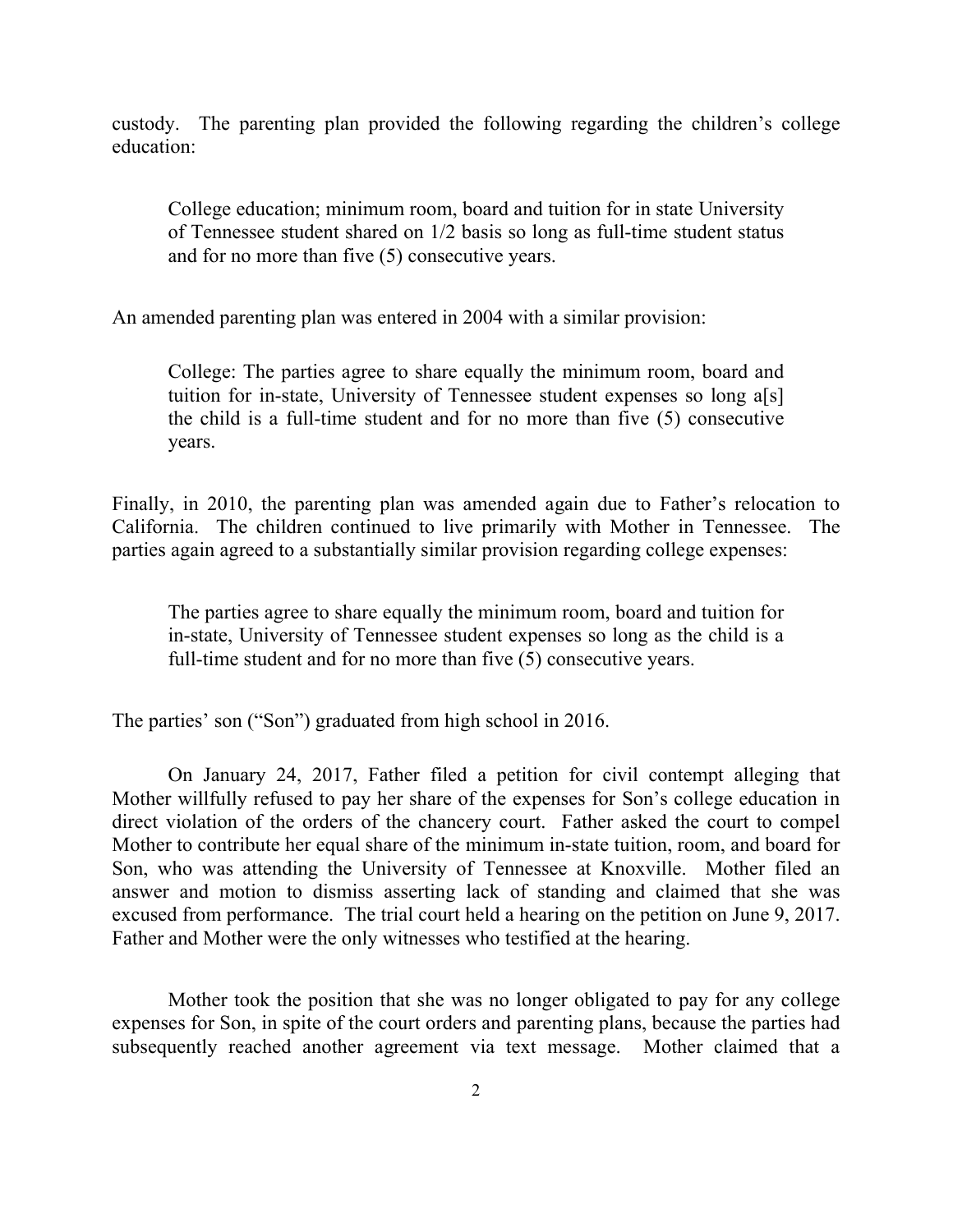condition of the text message agreement was not satisfied, and therefore, her entire obligation to pay college expenses terminated.Mother introduced as an exhibit the following text message exchange between her and Father:

(05/29/2016 14:29)

He's on plane. So are we in agreement that no drugs and good grades are how we're going to pay for college and help him a little bit we have to be in agreement on that and he has to come clean with a drug test in August because we're already going to be paying this summer for everything and then if he can't be clean and I guess that's a no-go I would think

David Miller (05/29/2016 14:32) I think that's fair

(05/29/2016 14:33)

Have that discussion with him then and make a grown-up what are you have to put it in writing and have him sign it or whatever he doesn't want to talk and he's very guarded with me like I'm just an annoyance and he doesn't want me to even talk

David Miller (05/29/2016 14:36)

Did u already tell him and I reinforce it or is this new to him?

Approximately two weeks later, a second exchange occurred:

(06/10/2016 22:50)

So are u on board with the drug test and no support for college? Or r u backing down again?

David Miller (06/10/2016 22:50) in a movie. I'll try to reply after

David Miller (06/10/2016 22:50) Again? I didn't back down. And yes I told him I agreed with that plan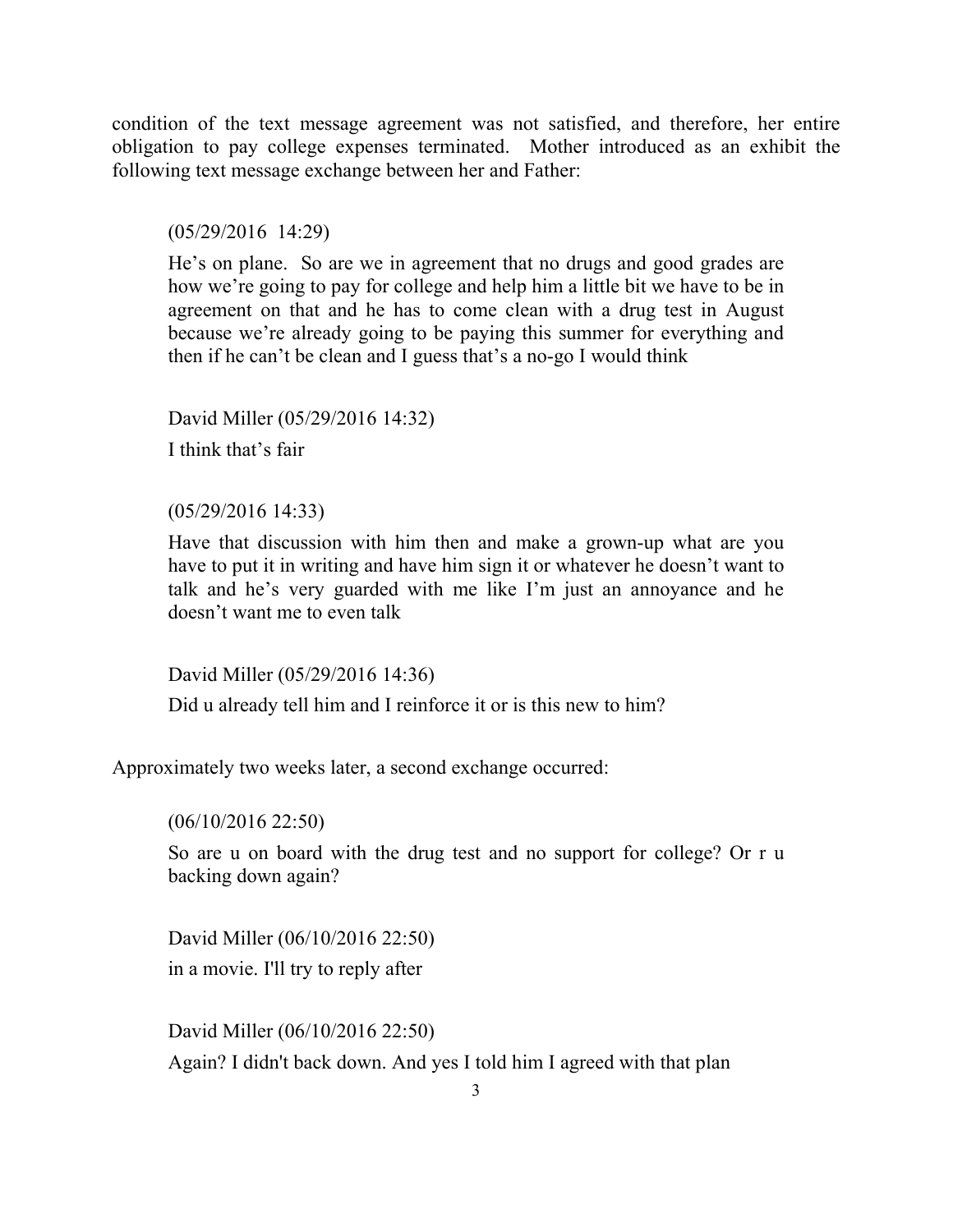David Miller (06/10/2016 22:53)

Omg. I just told him that u are on board and serious about the drug test and u are concerned he has addictions and I agree with the tests

The parties also testified about their agreement. Father testified that Son was enrolled and planning to attend college at the University of Tennessee at Knoxville during the fall of 2016 after he graduated from high school, but he "had a lot of issues with his mom" and she basically kicked him out of her house toward the end of the summer. Father admitted that he and Mother agreed for Son to take a drug test before he started school in August and that if he did not pass he would not receive funding from them for college. According to Father, Son took a test in August and passed, so Father was agreeable to Son starting school as planned. However, according to Father, Mother still refused to pay for her share of the expenses because she claimed that Son was not being respectful. According to Father, Mother told Son that he had to "defer his enrollment" at UT Knoxville for one semester. Father testified that because of the late date, he was unable to come up with enough money to pay for Son to attend school without assistance from Mother, so Son deferred his enrollment with the university and made plans to attend the following semester. Son lived with Father in California for a short time and returned to Tennessee to attend UT Knoxville for the spring semester of 2017. Father testified that Mother refused to contribute to the college expenses for the spring semester, so Father paid a portion of the expenses and Son obtained loans to cover the remainder. In sum, according to Father, he and Mother only agreed that Son going to UT Knoxville *beginning in August 2016 for the fall semester* was conditioned on him passing a drug test.

Mother also testified that she and Father agreed that Son "would pass a drug test before he went" to school. More specifically, according to Mother, the parties agreed that they would not pay for school starting in the fall if Son did not pass a drug test by August before school started. Mother claimed that she fully intended for Son to attend if he had a clean drug test. However, according to Mother, after she and Son returned from orientation at UT Knoxville, Son informed her that there was no need for him to take a drug test because he would not pass. (Thus, Mother testified that Son never took a drug test in August, as described by Father during his testimony.) Mother testified that "at that point we said okay, we are not paying for college, it is too much of a risk." When Mother was questioned about who asked Son "to defer the fall semester," she replied, "We both did and we both talked to him[.]" Mother testified that when Son returned from California to visit around Christmas, he informed her that he intended to attend UT Knoxville in January. At the time of trial, Mother still resided in Franklin, Tennessee,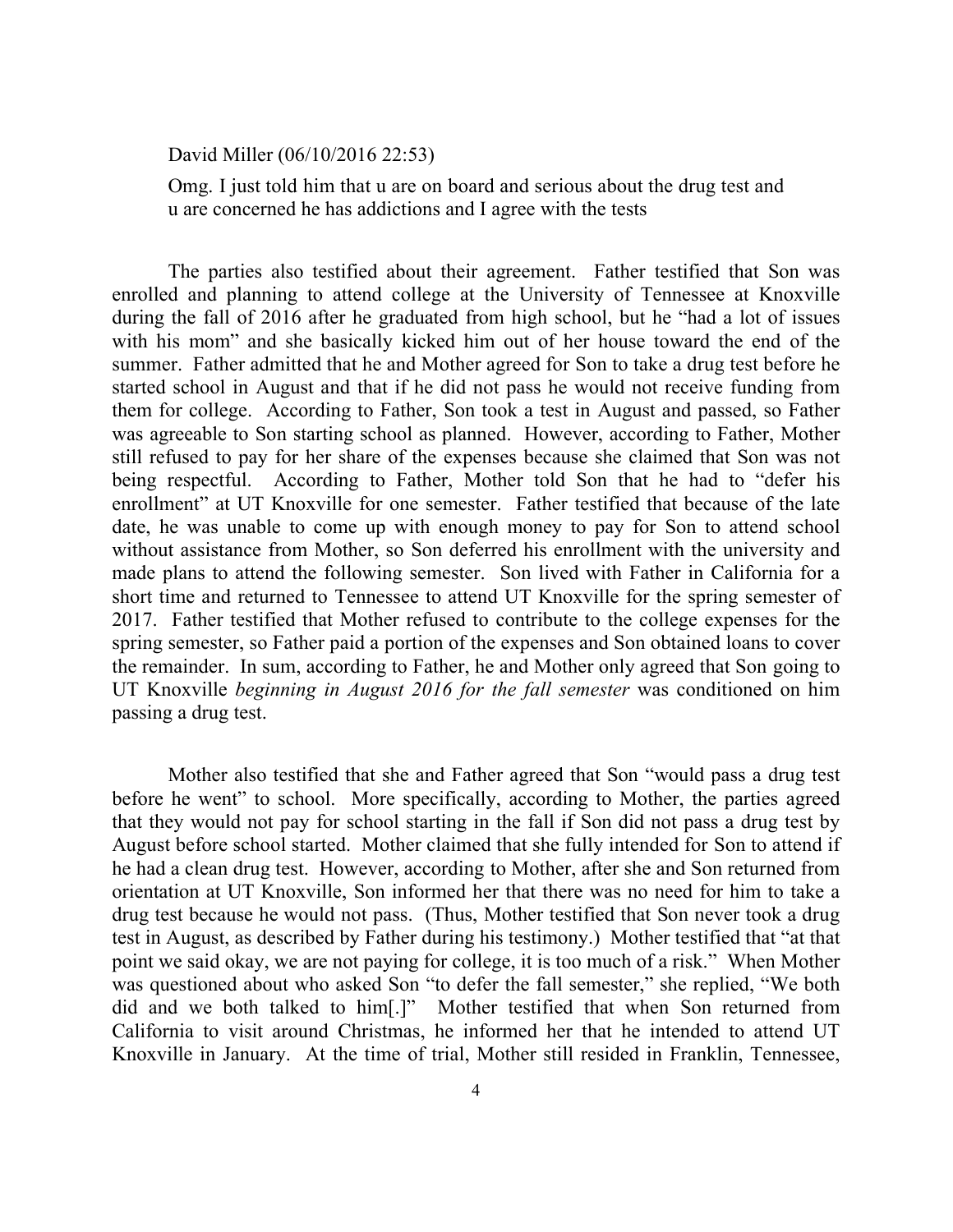and earned a salary of \$90,000 per year. However, she did not believe she was obligated to pay for Son's college expenses.

The trial court entered a written order on July 7, 2017. The trial court found that Mother's obligation to provide college expenses for Son, as recited in the most recent court order, was lawful, enforceable, clear, and unambiguous. The court found that Mother was excused from paying such expenses *for the fall semester of 2016*. The court found that Mother and Father "agreed that before they would incur tuition expenses for [Son] to enroll and attend UT in the fall of 2016 he had to pass a drug test," but he did not, so the parties did not incur any expenses for that semester. However, the court found that Mother's refusal to pay such expenses for the spring semester of 2017 was willful and intentional, was not justified, and was in civil contempt of the 2010 order. The court awarded Father a judgment against Mother for \$4,943.61, reflecting the amount that Father calculated was owed by each parent for the semester. Mother timely filed a notice of appeal to this Court.

#### **II. ISSUES PRESENTED**

Mother presents the following issues, as we perceive them, for review on appeal:

- 1. Whether Father had standing and was the appropriate party to obtain a money judgment against Mother.
- 2. Whether the trial court erred in finding that Mother violated a clear and unambiguous court order;
- 3. Whether the trial court erred in finding that Mother was responsible for expenses equivalent to the minimum tuition, room, and board for a student at the University of Tennessee at Knoxville;
- 4. Whether the trial court erred in finding that the parties' subsequent agreement excused Mother from paying Son's college expenses only for the fall semester of 2016; and
- 5. Whether the trial court should have held that "repudiation of relationship" was a legal basis for excusing Mother from her obligation to pay Son's college expenses.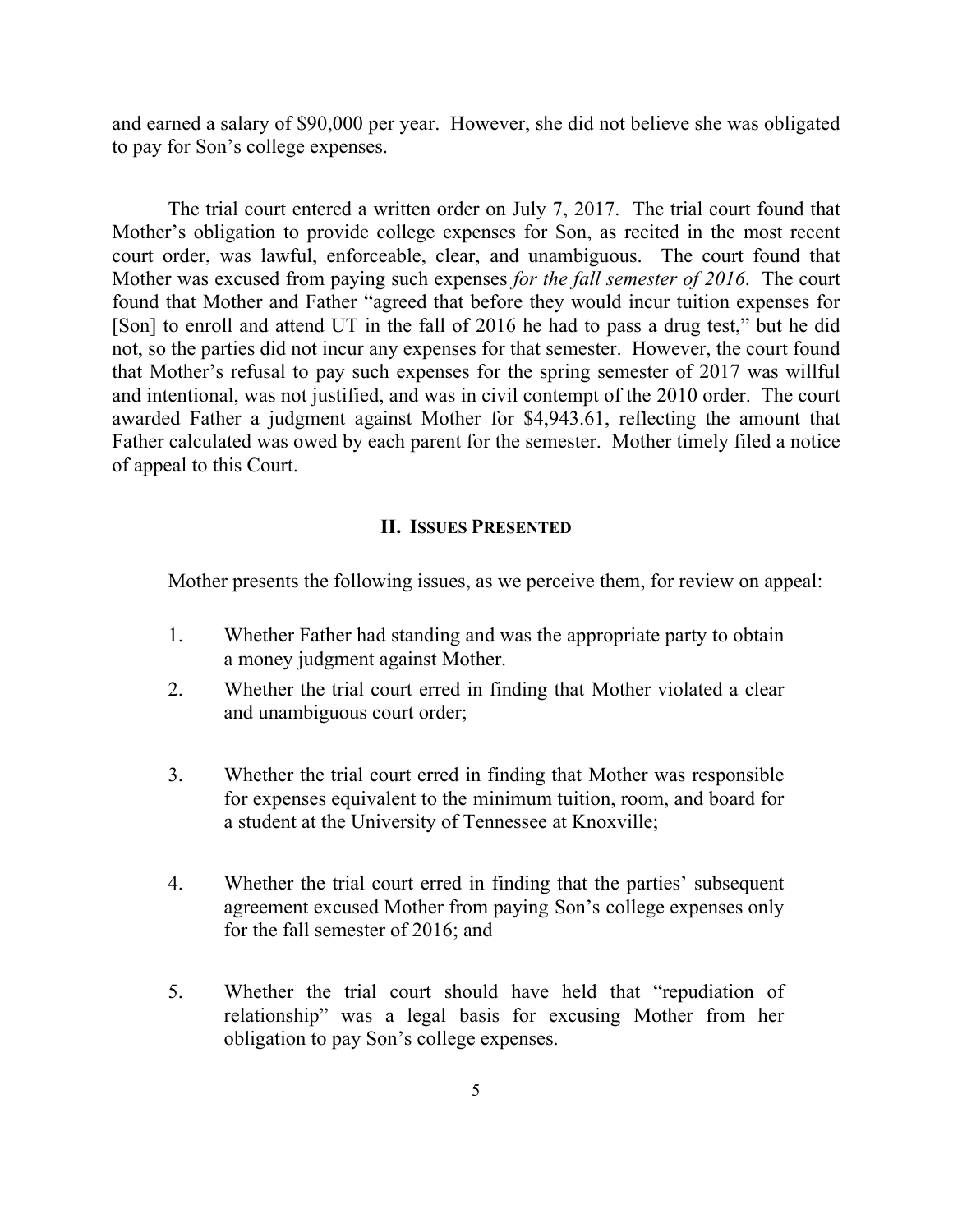For the following reasons, we affirm the decision of the chancery court and remand for further proceedings.

#### **III. STANDARD OF REVIEW**

This Court reviews a trial court's factual findings *de novo* presuming those findings are correct unless the preponderance of the evidence is otherwise. *Lovlace v. Copley*, 418 S.W.3d 1, 16 (Tenn. 2013). We review a trial court's legal conclusions without a presumption of correctness. *Id.*

#### **IV. DISCUSSION**

We begin with a review of *Penland v. Penland*, 521 S.W.2d 222 (Tenn. 1975), wherein the Tennessee Supreme Court examined a parent's obligation to pay educational expenses for a child beyond the age of majority. Historically, in Tennessee, "the law had imposed a duty on a parent to support" a child until age 21. *Id.* at 224. A change in the law occurred in May 1971, "when the *legal* duty of support was terminated at age 18 by the Legislature." *Id.* (emphasis added). In *Penland*, the parties had entered into a property settlement agreement in connection with their divorce in 1969, wherein the husband assumed liability for the educational expenses of the parties' children beyond high school. *Id.* at 223. After the law changed, the father claimed that he was no longer obligated to pay such expenses. *Id.* The Tennessee Supreme Court was tasked with deciding whether the divorce decree imposed a legal duty or a contractual duty for payment of the educational expenses. *Id.* at 224.Ultimately, the Court found that the property settlement agreement was "a contractual agreement between the [parties], independent of the legal duty of child support." *Id.* The Court acknowledged that other jurisdictions were split as to whether a parent was legally liable for college education but emphasized that the case before it was not about a parent's legal obligation. *Id.* The Court found this to be "a valid contractual area for husband and wife in the throes of divorce." *Id.* In sum, then, the Court held that the agreement in the parties' property settlement agreement was "a contractual obligation outside the scope of the legal duty of support during minority, and retained its contractual nature although incorporated in the final decree of divorce."<sup>1</sup> *Id.* at 224-25. The Court recognized that either Mrs. Penland

 $\overline{\phantom{a}}$ 

<sup>&</sup>lt;sup>1</sup>The fact that certain provisions of a marital dissolution agreement retain their contractual nature does not mean that such provisions can only be enforced by suing for breach of contract rather than in an action for contempt. *Gibbs v. Gibbs*, No. E2015-01362-COA-R3-CV, 2016 WL 4697433, at \*5 (Tenn. Ct. App. Sept. 7, 2016)(*no perm. app. filed*). The contractual nature of such a provision "does not negate the court's power to enforce it by contempt." *Id.*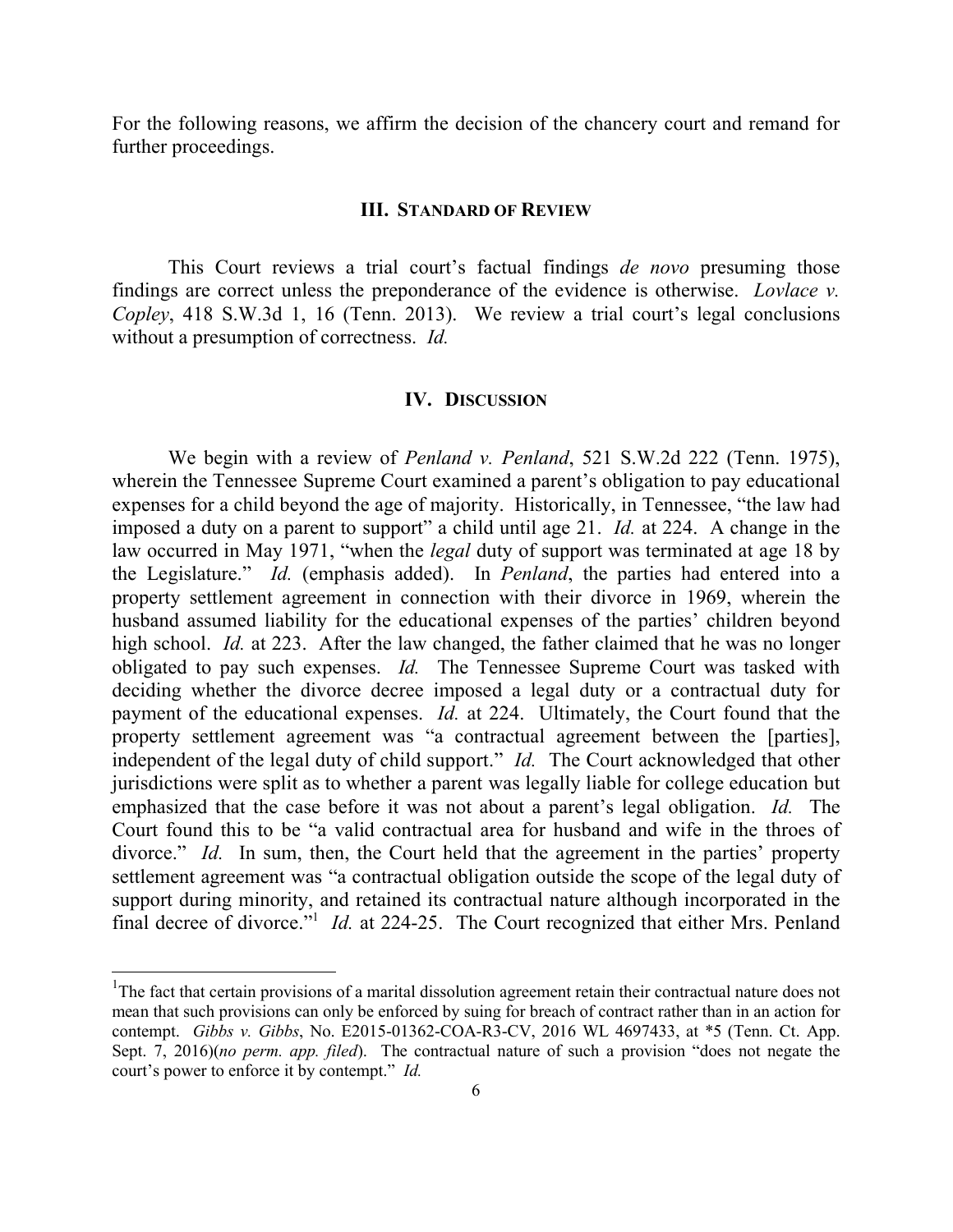or the parties' children were "entitled to enforce said obligation by the obtaining of a money judgment, from time to time, as the obligation matures[.]" *Id.* at 225.

## *A. Standing*

Mother argues on appeal that Father "is not an aggrieved party having standing to seek a monetary judgment" in this case. Father testified at trial that he paid a portion of Son's tuition and that Son obtained student loans for the remainder. Father introduced as exhibits Son's student loan documentation, records from the university reflecting Son's expenses and payments, and Father's own summary of the total charges for the semester and the amounts he already paid. Still, Mother argues that Father lacks standing to maintain this lawsuit because he did not pay the remaining balance for the tuition that she refused to pay and Son obtained student loans for it instead. We are not persuaded. The Tennessee Supreme Court recognized in *Penland* that the matter of post-majority educational expenses for one's children is "a valid contractual area for husband and wife in the throes of divorce." *Id.* at 224.It also recognized that *either* Mrs. Penland *or* the parties' children were "entitled to enforce said obligation by the obtaining of a money judgment, from time to time, as the obligation matures." *Id.* As a party to the contractual agreement and agreed order, we conclude that Father likewise has standing to enforce the obligation in this proceeding and may obtain a monetary judgment for the amount owed by Mother. *See Moscheo v. Moscheo*, 838 S.W.2d 226, 227 (Tenn. Ct. App. 1992) (concluding that a mother had standing to enforce a provision of a divorce decree requiring the father to pay college tuition for his daughter).

### *B. The Existence of a Clear and Unambiguous Court Order*

Civil contempt claims based on alleged disobedience of a court order have four essential elements. First, the order alleged to have been violated must be "lawful." Second, the order alleged to have been violated must be clear, specific, and unambiguous. Third, the person alleged to have violated the order must have actually disobeyed or otherwise resisted the order. Fourth, the person's violation of the order must be "willful."

*Konvalinka v. Chattanooga-Hamilton Cnty. Hosp. Auth.*, 249 S.W.3d 346, 354-55 (Tenn. 2008)(footnotes omitted). On appeal, Mother contends that the trial court erred by finding that she violated a clear and unambiguous court order as necessary to support a finding of contempt. The trial court found that Mother's obligation to pay college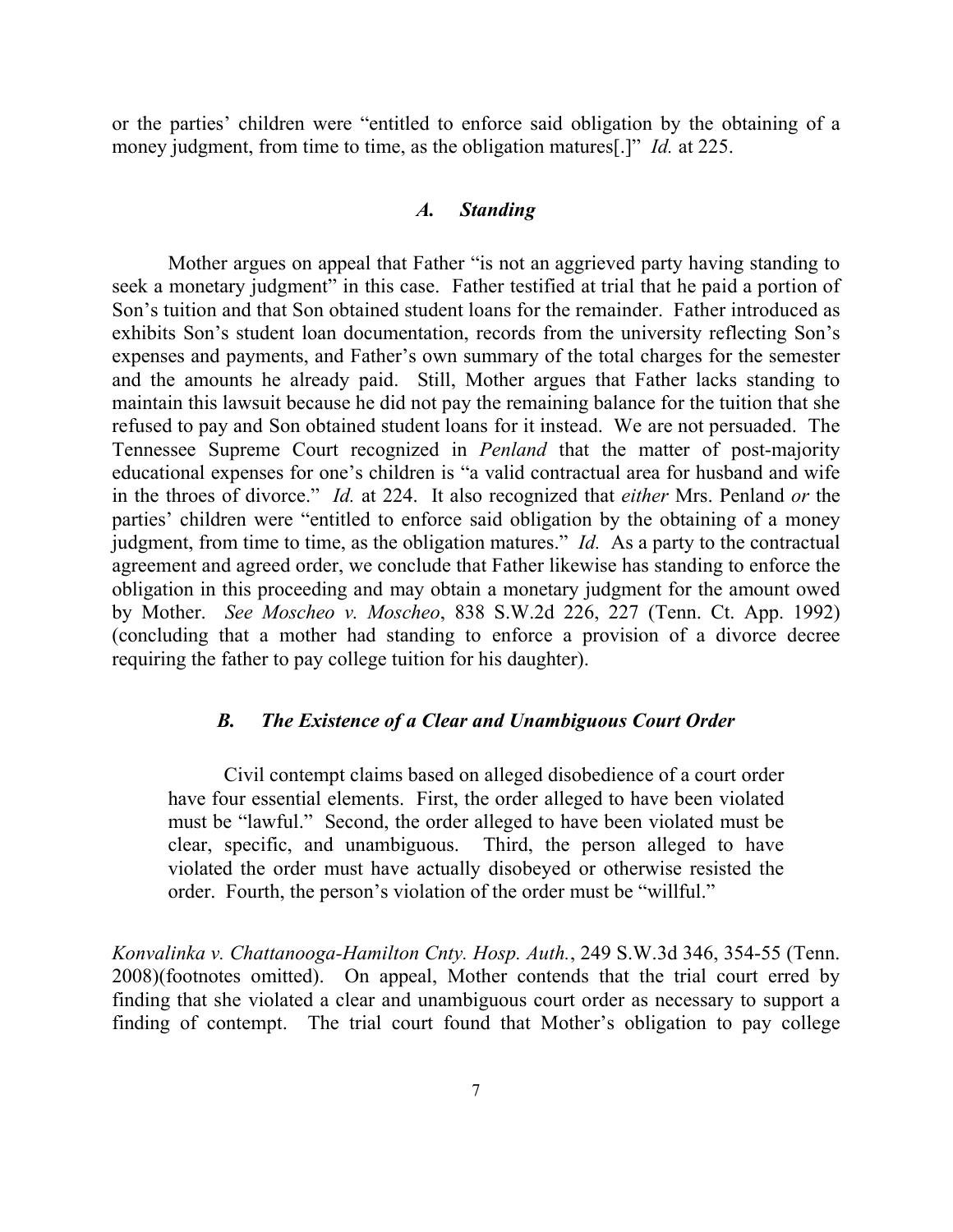expenses, as recited in the court's most recent order from 2010, was clear and unambiguous. We agree.

When the parenting plan was amended for the last time in 2010, an agreed order was entered stating:

The parties agree to share equally the minimum room, board and tuition for in-state, University of Tennessee student expenses so long as the child is a full-time student and for no more than five (5) consecutive years.

Mother suggests that *the parties' text messages* thereafter were ambiguous. However, Mother is not charged with contempt for violating the parties' text messages. The only *order* alleged to have been violated is the 2010 order requiring her to pay for her children's college expenses. We agree with the trial court's conclusion that the 2010 order is clear and unambiguous.

During closing arguments in the trial court, counsel for Mother suggested that the 2010 order was ambiguous because it only referenced "the minimum room, board and tuition for in-state, *University of Tennessee* student expenses." (Emphasis added.) Even though Son was attending the University of Tennessee at Knoxville, counsel for Mother argued that the order could reasonably be interpreted to mean the student expenses at any University of Tennessee campus, such as the University of Tennessee at Martin or the University of Tennessee at Chattanooga. However, neither parent testified that this was his or her understanding of the 2010 order. Notably, Mother does not suggest that she refused to pay her share of the college expenses because she believed that the 2010 order referred to the costs at another school or campus. Instead, Mother argues that the alleged ambiguity regarding the University of Tennessee should impact the amount she is required to pay for college expenses. Mother argues on appeal that the "proper analysis would require taking the minimum rate from [the] three campuses," because, we are told, the tuition rates vary among the campuses and the University of Tennessee at Knoxville is the most expensive. However, Mother did not present any evidence to the trial court to suggest that a different tuition rate would apply at a different campus and be less than what Son incurred at the University of Tennessee at Knoxville. The issue was only minimally addressed during closing argument, with no testimony or exhibits relevant to this issue. We cannot simply take judicial notice of tuition rates, nor can we find that the trial court erred by not "taking the minimum rate from [the] three campuses" when Mother failed to present *any* evidence to support this argument.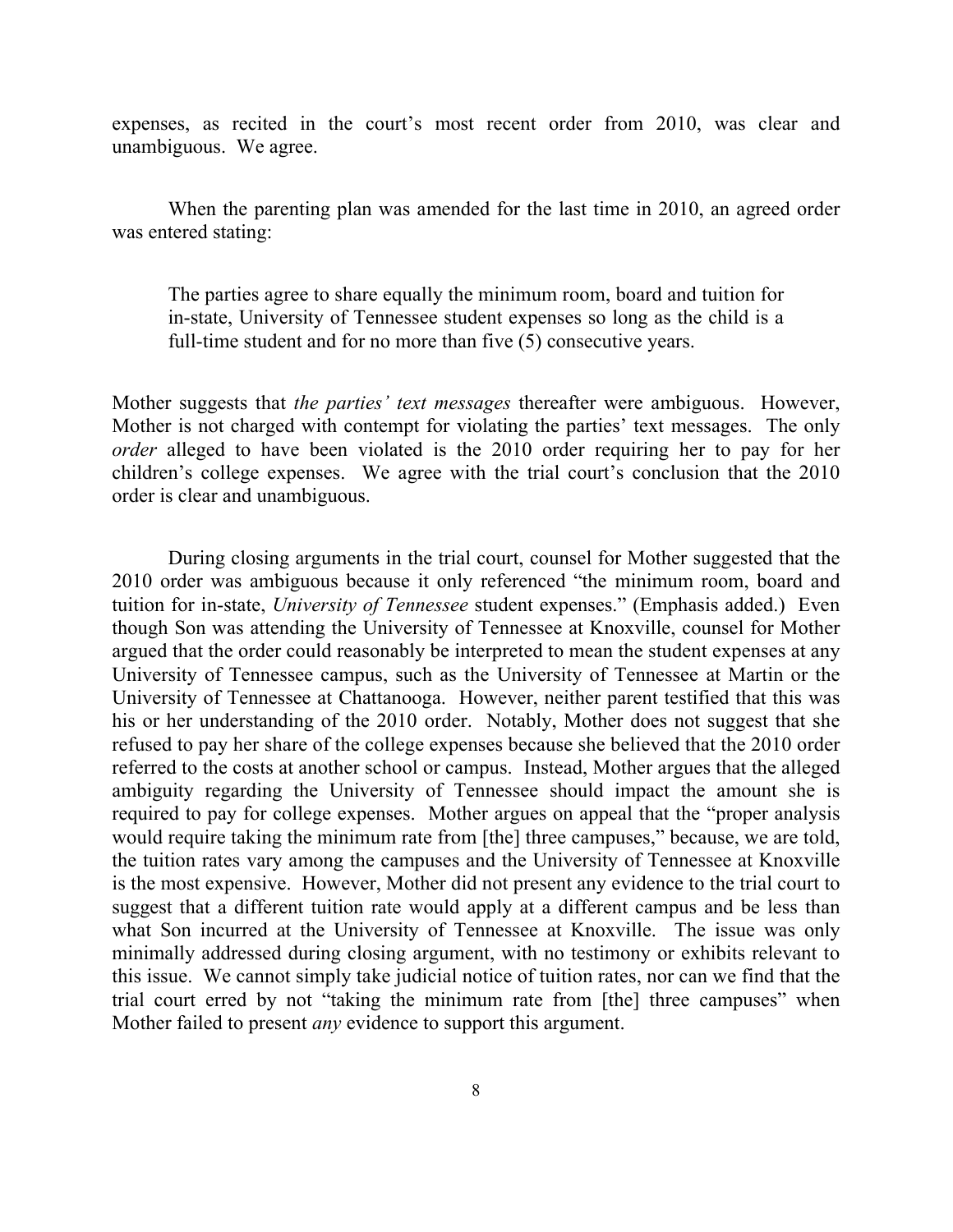But, in any event, we conclude that Mother's proposed interpretation of the 2010 order is not reasonable. Again, the order provided,

The parties agree to share equally the minimum room, board and tuition for in-state, University of Tennessee student expenses so long as the child is a full-time student and for no more than five (5) consecutive years.

Son enrolled at the University of Tennessee and incurred room, board, and in-state tuition student expenses. Under the circumstances, it is not reasonable to believe that the parties intended for the parents to measure their shared payment obligation by the expenses of some other campus where the child was not attending. The order was sufficiently clear to "enable reasonable persons to know exactly what actions [were] required." *Konvalinka*, 249 S.W.3d at 355.

## *C. The Text Messages*

Next, Mother argues that the trial court erred in concluding that the parties' text messages only excused her from paying for college for the fall semester of 2016. Mother argues that Son's failure to pass a drug test in August 2016 terminated her obligation to pay for college forevermore. Mother relies solely on the language of the parties' text messages to support her theory. Treating the text messages as a written contract, Mother claims that the trial court should not have considered testimony about the parties' intentions surrounding the text messages and the fall semester.

## **1. Parol Evidence**

"The parol evidence rule protects a completely integrated written contract from being varied or contradicted by extraneous evidence[.]" *GRW Enters., Inc. v. Davis*, 797 S.W.2d 606, 612 (Tenn. Ct. App. 1990). At the hearing, both Mother and Father testified as to their intentions and understanding of the parties' agreement during the summer before Son began college. Neither party suggested that their agreement was solely limited to the terms set forth in the two brief text message exchanges, from May and June, submitted as an exhibit at trial. Mother's counsel told the trial judge during opening statements that the parties' agreement was "memorialized" through the text messages. Mother testified that "[t]his all started back in May" when she found text messages on Son's phone suggesting drug use. Mother said she and Father "discussed that [Son] needed to stop or we would not be paying for school." Mother testified that after Son returned from orientation in July and told her that he could not pass a drug test,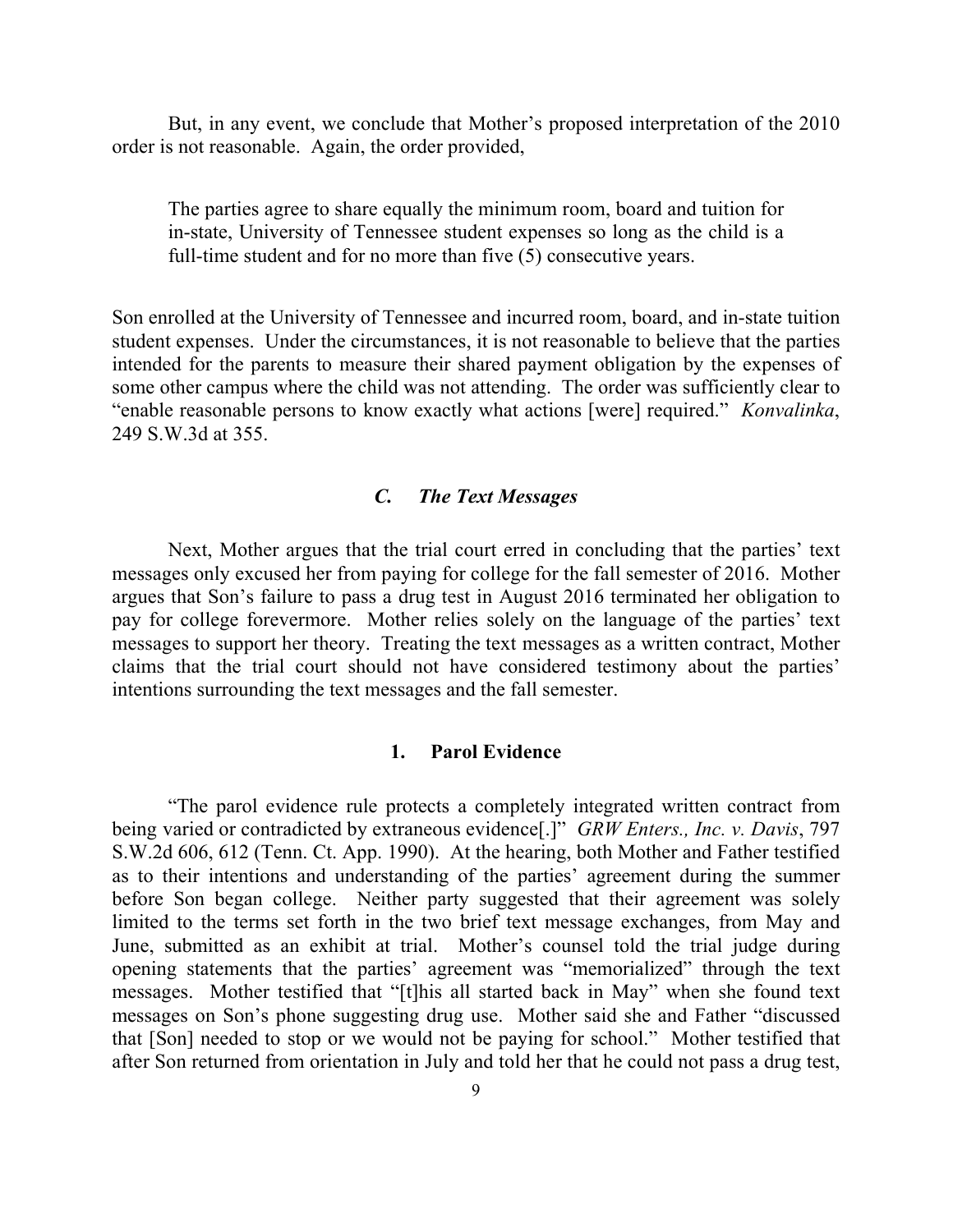"*at that point* we said okay, we are not paying for college." (Emphasis added.) She added, "So we decided at that time we were not going to waste the money." Mother also testified that she and Father came to an agreement and both asked Son "to defer the fall semester." During Father's testimony, he referenced conversations with Mother regarding the drug test and said "that was a condition we talked about together that he did need to take a test[.]"

Clearly, the two text message exchanges were only *part* of the agreement between the parties. "A contract that is partly in writing and partly oral is treated as an oral contract." *Jerry Duncan Ford, Inc. v. Frost*, No. E1998-00535-COA-R3-CV, 1999 WL 1273638, at \*5 (Tenn. Ct. App. Dec. 29, 1999) (citing *Myers v. Taylor*, 64 S.W. 719, 720 (Tenn. 1901)); *see also Quinnan v. Am. Hosp. Supply Corp.*, No. 85-195-II, 1985 WL 4076, at \*5 (Tenn. Ct. App. Oct. 29, 1985). The parol evidence rule provides that extrinsic evidence is not admissible to alter or vary the terms of an unambiguous *written contract*, but it does not exclude parol evidence where the agreement itself is in part an oral contract. *Jerry Duncan Ford*, 1999 WL 1273638, at \*5."In such a case, both the writing and the parol testimony are competent evidence of the entire agreement of the parties." *Id.*; *see also Quinnan*, 1985 WL 4076, at \*5 ("Where only part of an agreement has been reduced to writing, so that the whole agreement is not integrated therein, parol evidence consistent with such written portion is admissible to prove the part resting in parol."). In the case at bar, then, the trial court properly considered the parties' testimony regarding their subsequent agreement because it concerned the very formation of the partly oral and partly written agreement and the terms thereof.

## **2. The Parties' Subsequent Agreement**

In a nutshell, Father testified that Mother insisted on Son deferring his enrollment for one semester, while Mother claims that the parties agreed they were "not paying for college," period. The trial court found that the parties' subsequent agreement was limited to enrollment for the fall semester of 2016 and that it did not render unenforceable Mother's entire obligation to pay for college. Although Mother's counsel insisted that the parties' subsequent agreement encompassed "the entire college support," the trial judge rejected this argument, stating, "I don't find that was the parties' intent."

Appellate courts afford trial courts considerable deference when reviewing issues that hinge on the credibility of live, in-court witnesses because trial courts are uniquely positioned to observe the witnesses' demeanor and conduct. *Kelly v. Kelly*, 445 S.W.3d 685, 692 (Tenn. 2014). We will not re-evaluate a trial judge's credibility assessment absent clear and convincing evidence to the contrary. *Id.* At one point during Mother's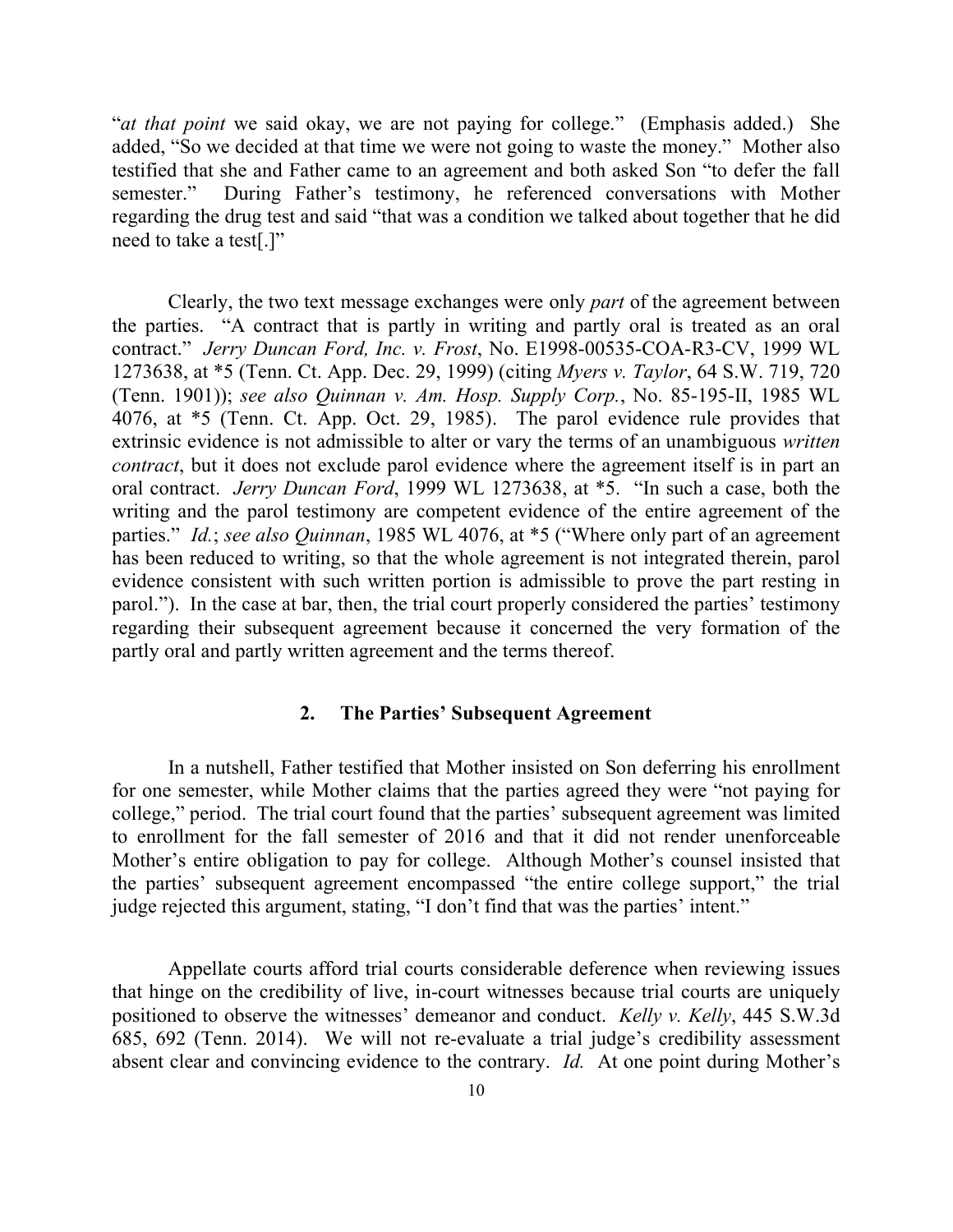testimony, the trial judge specifically stated that he did not find Mother's testimony credible. Giving due deference to the trial judge's ability to assess the credibility of the parties, we cannot say that the trial court erred in crediting Father's testimony regarding the extent of the parties' subsequent agreement.

### *D. Repudiation of Relationship*

Finally, we consider Mother's argument that the trial court should have held that her obligation to pay for college was excused due to "repudiation of relationship." Mother claims that she had a good relationship with Son when she initially agreed to pay for his college expenses, when he was four years old, but by the time of graduation, their relationship had soured. According to Mother, "Tennessee common law recognizes Mother is excused from [the] College Provision if Son repudiates the relationship." Regarding this issue, the trial court stated, "[Mother] tried to justify her refusal [to pay] by pointing out disrespectful and unruly conduct on the part of [Son], and none of that was an agreed upon condition to the parties' performance of their undertaking with respect to tuition." The trial judge likened Mother's argument to "unilaterally moving the goal post" after the parties' agreement was memorialized by a court order. Mother argues that the trial court erred in construing her argument as an attempt to place a unilateral condition on her payment obligation rather than "a common law excuse of performance" under the repudiation of relationship doctrine.

Mother relies on two cases to support her argument: *Law v. Law*, No. M2006- 00433-COA-R3-CV, 2007 WL 3132932 (Tenn. Ct. App. Oct. 26, 2007), and *Medearis v. Baumgardner*, No. E2005-01785-COA-R3-CV, 2006 WL 770464 (Tenn. Ct. App. Mar. 27, 2006). We begin by examining *Medearis*. In that case, a mother sued to enforce an MDA provision requiring the father to pay college expenses. *Id.* at \*1. The trial court refused to enforce the contractual agreement on the equitable grounds of unclean hands and the lack of cooperation and fair dealing by the mother. *Id.* In affirming the trial court's decision, we said (with bold emphasis ours):

Both parties agree that a parent's obligation to pay support postmajority is **purely a matter of contract in Tennessee, and is outside the parent's duty of legal support** during minority. *See Penland v. Penland*, 521 S.W.2d 222 (Tenn. 1975). An agreement to pay support post-majority will be enforced as any other written contract. *See Hathaway v. Hathaway*, 98 S.W.3d 675 (Tenn. Ct. App. 2002). The parties also agree that the Chancellor was correct in holding that all contracts carry with them a duty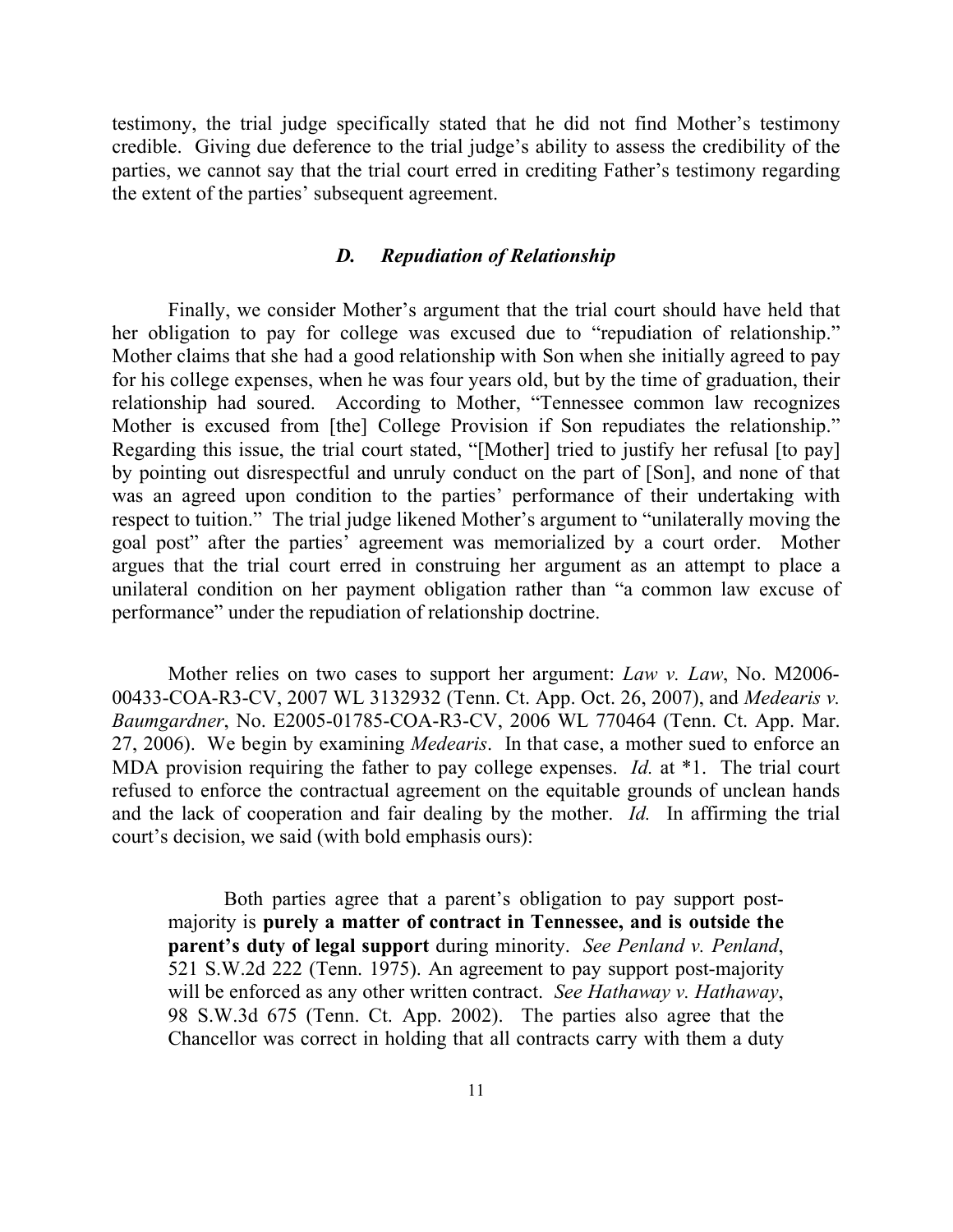of good faith and fair dealing. *Elliott v. Elliott*, 149 S.W.3d 77 (Tenn. Ct. App. 2004).

In ascertaining and giving effect to the parties' intentions regarding the MDA, it is clear that the Contract provided that the father would have liberal visitation with Jimmy, as set forth in the visitation schedule, and that there would be a continuing and viable father/son relationship, as the Trial Court found. The Trial Court, however, concluded that this relationship had deteriorated, and that both son and mother were responsible. The evidence does not preponderate against this factual determination. Tenn. R. App. P. 13(d). The evidence establishes the mother did not pressure the child to go to visit the father, but instead, let a minor make those decisions. In the ensuing years, the mother did not tell, ask, or encourage the child to visit or contact the father at all, and she did not attend the counseling mandated by the Court after the 2000 hearing, and did not, as custodial parent, ensure that Jimmy went to such counseling. The result was a complete breakdown in the father/son relationship, and the Court properly concluded the father had not received all the benefits that he was entitled to under the MDA, and further the mother had violated the implied duty of good faith and fair dealing because she had impaired the father's rights under the Contract.

The mother argues this finding is improper because visitation remained within the Court's control during the child's minority, and the Court could have ordered that it take place. The Court's determination was not dependent simply on the failure of visitation, however, but was based upon the mother's complete disregard for the father/son relationship and the Court's orders. Clearly, a failure to visit cannot relieve a party of his/her legal duty to support a child during his minority. *See Hill v. Hill*, 152 S.W.3d 543 (Tenn. Ct. App. 2004). **The posture of this case, however, does not deal with the legal duty of support during the child's minority, rather with a contractual duty** to support an adult child who is in college.

As stated, the Contract must be interpreted and enforced as any other contract, and is subject to the same defenses as any other contract.

The Court found the mother failed to comply with the Court's prior order regarding counseling and working together to repair the relationship, which further evidenced her lack of good faith and fair dealing, as well as subjecting her claim to the additional defense of unclean hands. This latter doctrine has been utilized to "deny relief if the granting of the relief asked will, because of the complained of activities of the litigant, produce an illegal or unjust result." C.J.S. Equity, § 111. In this case, the Court invoked the doctrine of unclean hands due to the mother's conduct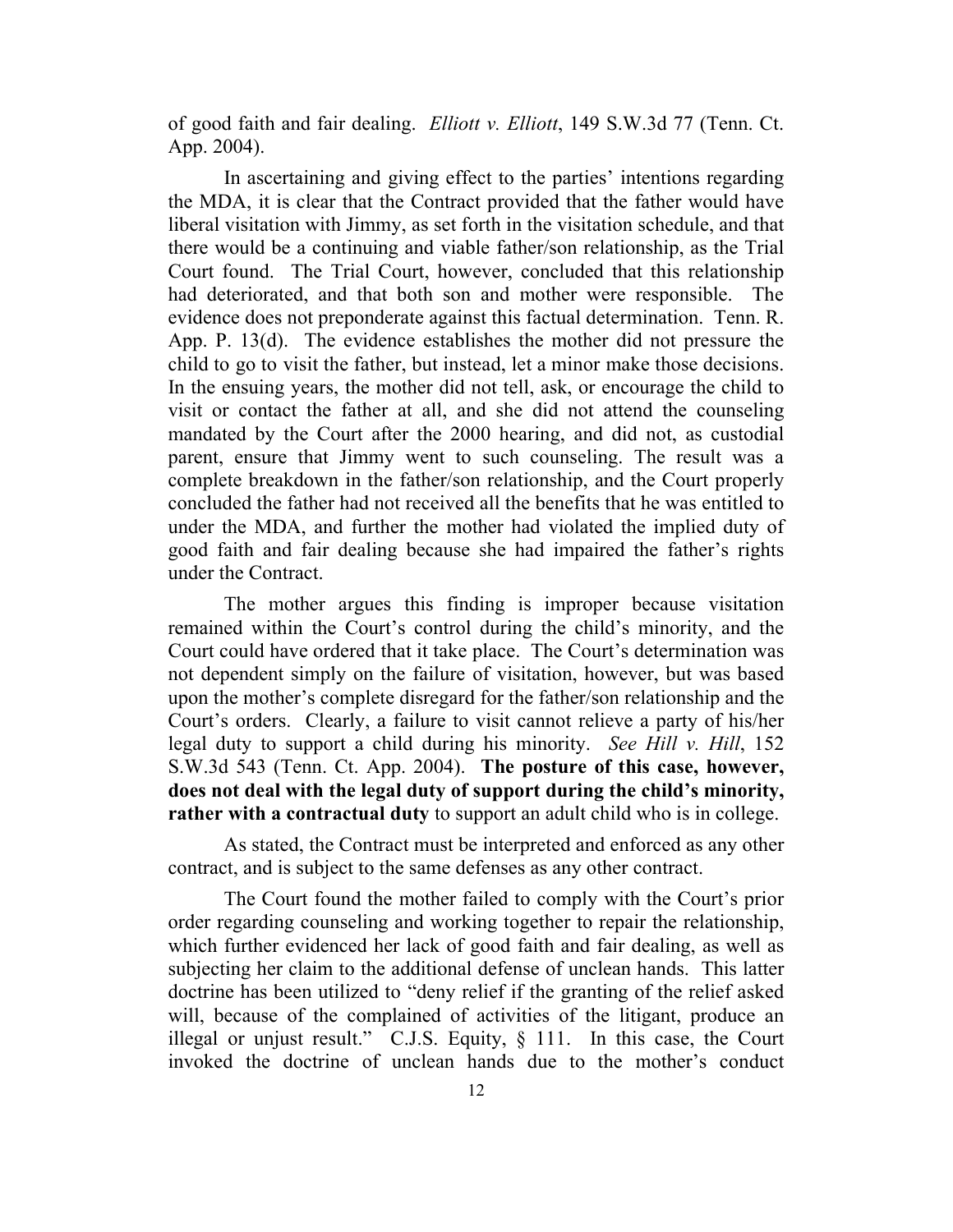regarding the child's relationship with the father, and her disregard of the Court's prior order regarding counseling. The evidence does not preponderate against this finding. Tenn. R. App. P. 13(d). It would be unjust to allow the mother to gain her requested relief from the Court when she disregarded the Court's prior order.

While Jimmy is not a party to this action nor to the contract, he did nothing to mend the relationship with his father, stating that he wanted nothing to do with him. His conduct as a third-party beneficiary of this Contract can be taken into account in determining whether the father's obligation to continue to support him post-majority should be enforced. *See Lopez v. Taylor*, 2005 WL 3555700 (Tenn. Ct. App. Jan. 4, 2005) ("A beneficiary's right against the promisor is subject to any claim or defense arising from his own conduct or agreement"). Further, as the Trial Court explained, **other jurisdictions that recognize a legal duty of a parent to support an adult child in college have held that the parent is excused from that duty when the child has repudiated his or her relationship with that parent.** *See McKay v. McKay*, 644 N.E.2d 164 (Ind. Ct. App. 1994); *Hambrick v. Prestwood*, 382 So.2d 474 (Miss. 1980); and *Milne v. Milne*, 383 Pa.Super, 177, 556 A.2d 854 (1989).

*Medearis*, 2006 WL 770464, at \*3-4.

This language from *Medearis* has been cited in only one other case – *Law v. Law*, which also involved an MDA agreement for the payment of college expenses. The husband in *Law* argued that he should be relieved of his duty to pay for college expenses as set forth in the MDA based on the holding in *Medearis*. *Law*, 2007 WL 3132932, at \*3. After quoting the above language from *Medearis*, and noting that the trial court failed to address the issue, this Court remanded for a hearing as to whether the wife violated her duty of good faith and fair dealing such that the husband was relieved of his contractual obligation to pay college expenses. *Id.* at \*9. "In addition," we added, "the Trial Court must make a separate determination as to whether [the child] repudiated his relationship with Husband, thereby relieving Husband of his obligation to pay for [the child's] college education." *Id.*

Relying on *Law* and *Medearis*, Mother argues that "Tennessee common law recognizes" the doctrine of repudiation of relationship. We respectfully disagree. The *Medearis* Court simply mentioned that "*other jurisdictions* that recognize *a legal duty* of a parent to support an adult child in college have held that the parent is excused from that duty when the child has repudiated his or her relationship with that parent." *Medearis*,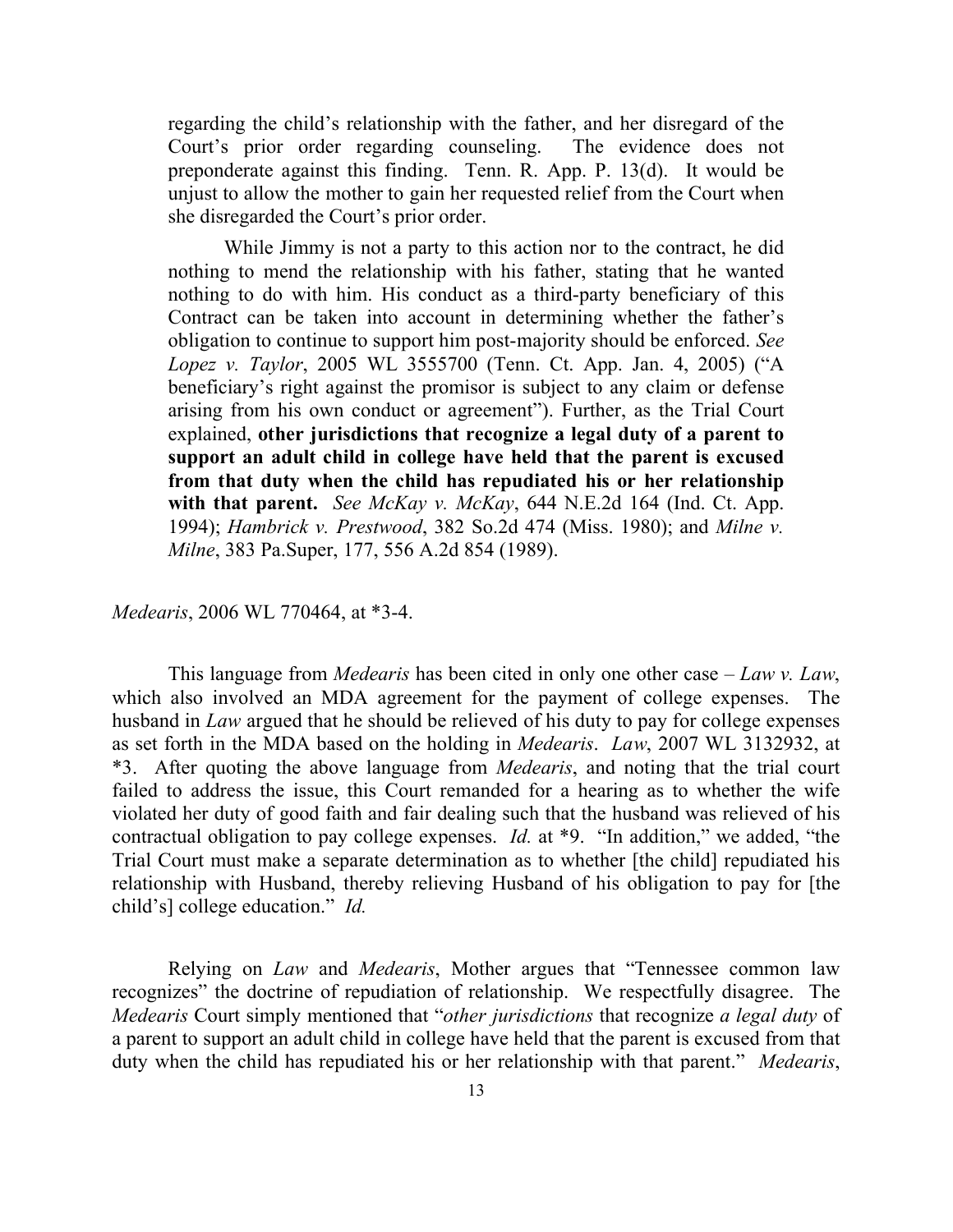2006 WL 770464, at \*4 (emphasis added) (citing *McKay v. McKay*, 644 N .E.2d 164 (Ind. Ct. App. 1994); *Hambrick v. Prestwood*, 382 So.2d 474 (Miss. 1980); and *Milne v. Milne*, 383 Pa. Super, 177, 556 A.2d 854 (1989)). In Indiana, for example, the payment of college expenses is in the nature of child support, and a court may order a parent to pay part or all of such costs when appropriate. *See Panfil v. Fell,* 19 N.E.3d 772, 777-78 (Ind. Ct. App. 2014). However, "repudiation of a parent by a child is recognized as a complete defense to such an order." *Kahn v. Baker*, 36 N.E.3d 1103, 1112 (Ind. Ct. App. 2015) (citing Ind. Code § 31-16-6-2(a)(1)). In the *Hambrick* case, the Mississippi Supreme Court said that "[t]he duty of a father to send a child to college" is not absolute but depends on the child's aptitude and qualifications as well as his or her behavior toward and relationship with the father, "mak[ing] the child worthy of the additional effort and financial burden." *Hambrick*, 382 So.2d at 477. In *Milne*, the Superior Court of Pennsylvania noted that Pennsylvania was, at that time, "one of at least nineteen jurisdictions that, under some circumstances, require [] divorced parents to contribute to the college educations of their offspring beyond the age of eighteen." *Milne*, 556 A.2d at 857. However, the court held that "a trial court must consider estrangement as a factor in awarding educational support." *Id.* at 861.

Tennessee does not recognize such a *legal duty* to pay college expenses, and the *Medearis* Court did not adopt the "repudiation of relationship" defense that some courts in other jurisdictions apply in connection with that *legal duty*. We simply disagree with Law to the extent it suggests that "repudiation of relationship" would relieve a parent of his or her *contractual* obligation to pay college expenses. In *Bucaro v. Bucaro*, No. M2009-00432-COA-R3-CV, 2010 WL 288775, at \*5 (Tenn. Ct. App. Jan. 25, 2010), this Court considered another parent's argument that he should be excused from his MDA agreement to pay for college expenses based on repudiation of relationship as that doctrine exists in other jurisdictions such as Indiana and Mississippi. At the outset, we noted,

The terms of the MDA negotiated between Husband and Wife required Husband to "pay [Daughter's] college tuition for eight semesters in an amount not to exceed the tuition rates of Middle Tennessee State University." The MDA did not attach any conditions, related to his personal relationship with Daughter or otherwise, to Husband's fulfillment of his duty to pay Daughter's tuition. The MDA includes a standard merger or integration clause stating that it represents "the entire understanding of the parties" and that "[t]here are no representations, warranties, or promises other than expressly set forth herein."